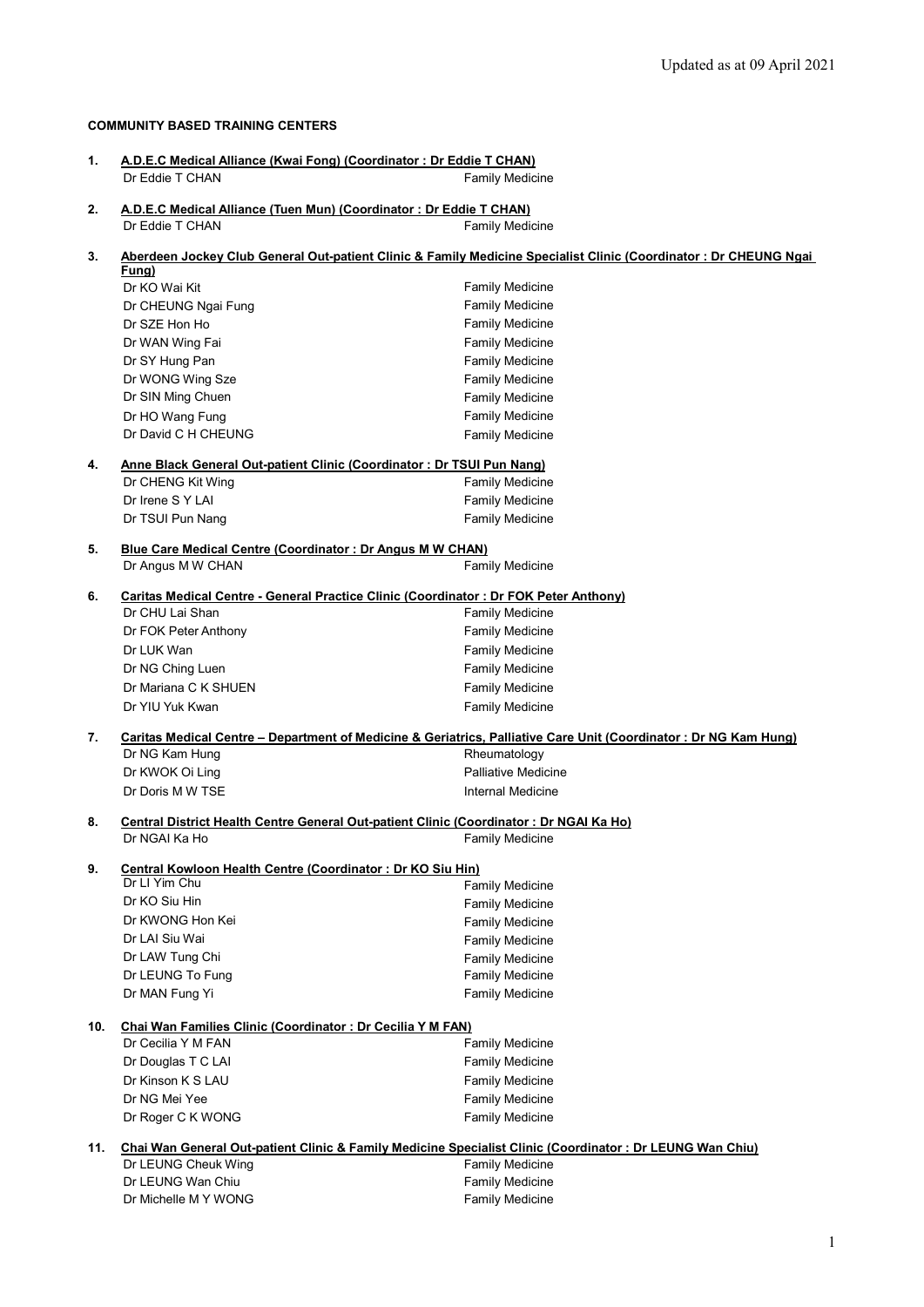|     | Dr YEUNG Wai Man                                                                                      | <b>Family Medicine</b>                           |  |
|-----|-------------------------------------------------------------------------------------------------------|--------------------------------------------------|--|
| 12. | Cheung Sha Wan Jockey Club General Out-patient Clinic (Coordinator: Dr SY Wing Man)                   |                                                  |  |
|     | Dr CHAN Chi Wai                                                                                       | <b>Family Medicine</b>                           |  |
|     | Dr CHU Lai Shan                                                                                       | <b>Family Medicine</b>                           |  |
|     | Dr KWAN Sin Man                                                                                       | <b>Family Medicine</b>                           |  |
|     | Dr LEE Kit Yan                                                                                        | <b>Family Medicine</b>                           |  |
|     | Dr LUK Wan                                                                                            | <b>Family Medicine</b>                           |  |
|     | Dr NG Ching Luen                                                                                      | <b>Family Medicine</b>                           |  |
|     | Dr SY Wing Man                                                                                        | <b>Family Medicine</b>                           |  |
|     | Dr YIU Ming Pong<br>Dr YIU Yuk Kwan                                                                   | <b>Family Medicine</b><br><b>Family Medicine</b> |  |
| 13. | <b>East Kowloon General Out-patient Clinic (Coordinator: Dr Catherine T M LAM)</b>                    |                                                  |  |
|     | LI, Yim Chu                                                                                           | <b>Family Medicine</b>                           |  |
|     | LAM, Tak Man Catherine                                                                                | <b>Family Medicine</b>                           |  |
|     | HO, Ka Ming                                                                                           | <b>Family Medicine</b>                           |  |
|     | CHENG, Pui Sum Cupid                                                                                  | <b>Family Medicine</b>                           |  |
|     | POON, Ting Kong                                                                                       | <b>Family Medicine</b>                           |  |
|     | YAU, Kin Chung                                                                                        | <b>Family Medicine</b>                           |  |
| 14. | <b>Education and Training Centre in Family Medicine (Ngau Tau Kok) (Coordinator: Dr KONG Che Wan)</b> |                                                  |  |
|     | Dr KONG Che Wan                                                                                       | <b>Family Medicine</b>                           |  |
| 15. | <b>Evangel Hospital - Family Medicine Department (Coordinator: Dr Billy S H CHUI)</b>                 |                                                  |  |
|     | Dr Billy S H CHUI                                                                                     | <b>Family Medicine</b>                           |  |
|     | Dr LAU Tai Wai                                                                                        | <b>Family Medicine</b>                           |  |
| 16. | <b>Fanling Families Clinic (Coordinator: Dr LAU Kam Tong)</b>                                         |                                                  |  |
|     | Dr LAU Kam Tong                                                                                       | <b>Family Medicine</b>                           |  |
|     | Dr Dominic M W LAU                                                                                    | <b>Family Medicine</b>                           |  |
|     | Dr Raymond K L NGAN                                                                                   | <b>Family Medicine</b>                           |  |
|     | Dr Rita W M WONG                                                                                      | <b>Family Medicine</b>                           |  |
| 17. | <b>Fanling Family Medicine Center (Coordinator: Dr LEUNG Shuk Yun)</b>                                |                                                  |  |
|     | Dr Jeff M H CHAN                                                                                      | Family Medicine                                  |  |
|     | Dr CHENG Cheuk Hong                                                                                   | <b>Family Medicine</b>                           |  |
|     | Dr CHUNG Kin Wing                                                                                     | <b>Family Medicine</b>                           |  |
|     | Dr CHUNG Wai Ho                                                                                       | <b>Family Medicine</b>                           |  |
|     | Dr Maria K W LEUNG                                                                                    | <b>Family Medicine</b>                           |  |
|     | Dr LEUNG Shuk Yun                                                                                     | <b>Family Medicine</b>                           |  |
|     | Dr TSE Wan Ying                                                                                       | <b>Family Medicine</b>                           |  |
|     | Dr WONG Chi Lung                                                                                      | <b>Family Medicine</b>                           |  |
|     | Dr Kitty K WONG                                                                                       | <b>Family Medicine</b>                           |  |
|     | Dr YEUNG Chi Keung                                                                                    | <b>Family Medicine</b>                           |  |
|     | Dr Chow Tsz Ling                                                                                      | <b>Family Medicine</b>                           |  |
| 18. | Ha Kwai Chung General Out-patient Clinic (Coordinator: Dr FU Sau Nga)                                 |                                                  |  |
|     | Dr DAO Man Chi                                                                                        | <b>Family Medicine</b>                           |  |
|     | Dr FU Sau Nga                                                                                         | <b>Family Medicine</b>                           |  |
|     | Dr IP Yan Yan                                                                                         | <b>Family Medicine</b>                           |  |
|     | Dr NG Ming Shing                                                                                      | <b>Family Medicine</b>                           |  |
|     | Dr TAM Ho Shan                                                                                        | <b>Family Medicine</b>                           |  |
| 19. | Hong Kong Buddhist Hospital - Family Medicine Clinic (Coordinator: Dr Dr CHAN Ka Man)                 |                                                  |  |
|     | Dr CHAN Ka Man                                                                                        | <b>Family Medicine</b>                           |  |
|     | Dr CHAN Sze Luen David                                                                                | <b>Family Medicine</b>                           |  |
|     | Dr CHOY Pui Sang Ignatius                                                                             |                                                  |  |
|     | Dr TAM Wah Kit                                                                                        | <b>Family Medicine</b>                           |  |
| 20. | Hong Kong Families Clinic - Tang Chi Ngong Specialist Clinic (Coordinator: Dr TSUI Kwok Biu)          |                                                  |  |
|     | Dr Anthony K Y HO                                                                                     | <b>Family Medicine</b>                           |  |
|     | Dr Linda Y F HUI                                                                                      | Family Medicine                                  |  |
|     | Dr Selina S W LEUNG                                                                                   | <b>Family Medicine</b>                           |  |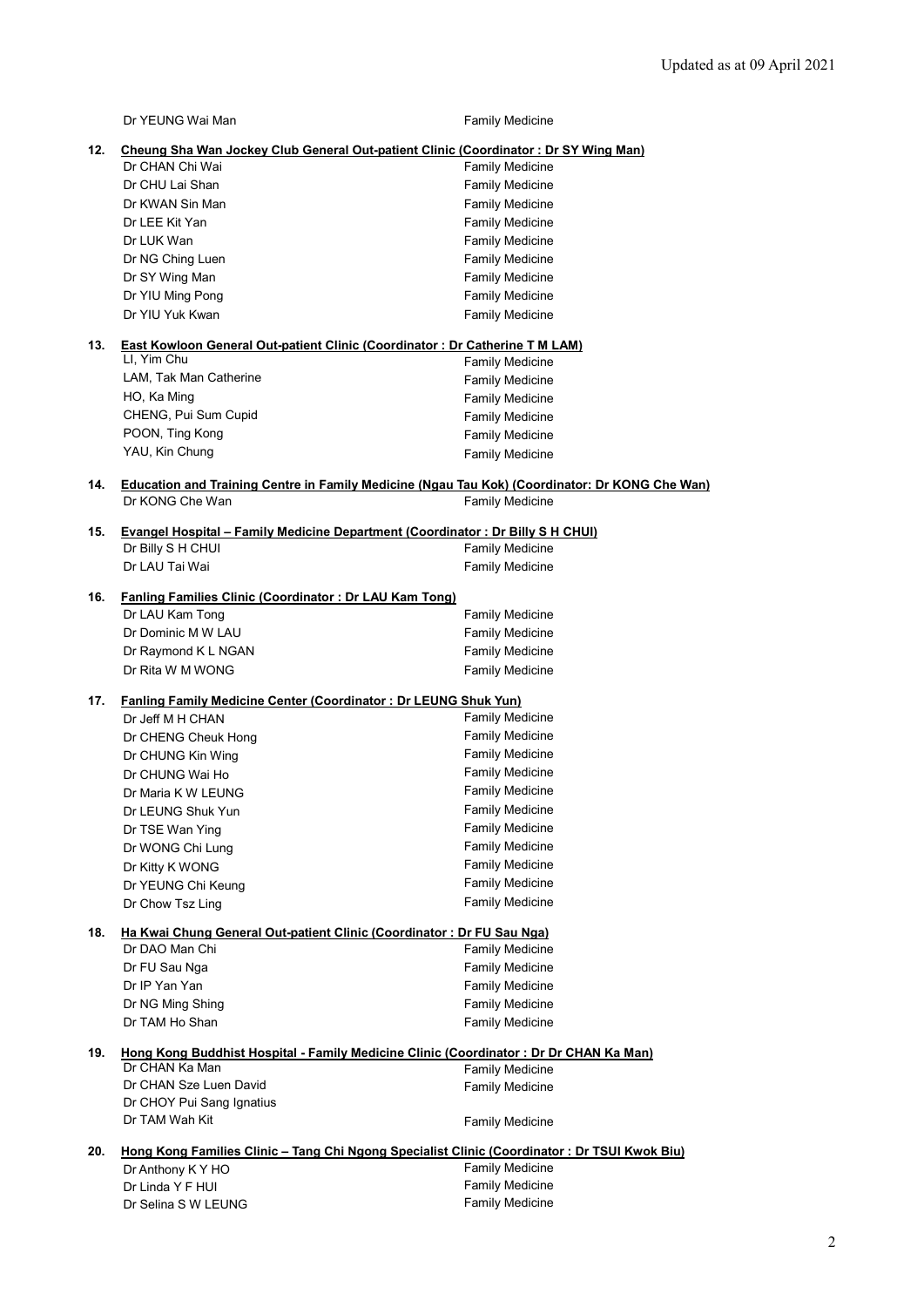|     | Dr NG Kwok Keung                                                                              | <b>Family Medicine</b> |
|-----|-----------------------------------------------------------------------------------------------|------------------------|
|     | Dr TSUI Kwok Biu                                                                              | <b>Family Medicine</b> |
|     | Dr Roger C K WONG                                                                             | <b>Family Medicine</b> |
|     | Dr YIP Wing Yi                                                                                | <b>Family Medicine</b> |
|     |                                                                                               |                        |
| 21. | Hong Kong Polytechnic University - University Health Service (Coordinator: Dr WONG Ho Cheong) |                        |
|     | Dr KWONG Ho Tak                                                                               | <b>Family Medicine</b> |
|     | Dr Dana S M LO                                                                                | <b>Family Medicine</b> |
|     | Dr WONG Ho Cheong                                                                             | <b>Family Medicine</b> |
| 22. | Hong Kong Sanatorium & Hospital, Out-patient Clinic (Coordinator: Dr Billy C F CHIU)          |                        |
|     | Dr Judy G Y CHENG                                                                             | <b>Family Medicine</b> |
|     | Dr CHEUNG Yu                                                                                  | <b>Family Medicine</b> |
|     | Dr Billy C F CHIU                                                                             | <b>Family Medicine</b> |
|     | Dr CHUNG Chak Cheong                                                                          | <b>Family Medicine</b> |
|     | Dr HONG Tin Chak                                                                              | <b>Family Medicine</b> |
|     | Dr PANG Siu Leung                                                                             | <b>Family Medicine</b> |
|     | Dr Anthony S B POON                                                                           | <b>Family Medicine</b> |
|     | Dr WONG Chak Tong                                                                             | <b>Family Medicine</b> |
|     | Dr YUEN Shiu Man                                                                              | <b>Family Medicine</b> |
|     |                                                                                               |                        |
| 23. | Hung Hom General Out Patient Clinic (Coordinator: Dr LAI Siu Wai)                             |                        |
|     | Dr LI Yim Chu                                                                                 | <b>Family Medicine</b> |
|     | Dr LAI Siu Wai                                                                                | Family Medicine        |
|     | Dr Ignatius P S CHOY, Pui Sang                                                                | <b>Family Medicine</b> |
|     | Dr LAW Tung Chi                                                                               | <b>Family Medicine</b> |
|     | Dr LEUNG To Fung                                                                              | <b>Family Medicine</b> |
|     |                                                                                               |                        |
| 24. | Jockey Club Tin Shui Wai Community Health Centre (Coordinator : Dr John T N CHUNG)            |                        |
|     | Dr John T N CHUNG                                                                             | <b>Family Medicine</b> |
| 25. | Jockey Club Wo Lok Community Health Centre (Coordinator: Dr Joyce S F TANG)                   |                        |
|     | Dr Joyce S F TANG                                                                             | <b>Family Medicine</b> |
|     |                                                                                               |                        |
| 26. | Kennedy Town Jockey Club General Out-patient Clinic (Coordinator: Dr WONG Wing Sze)           |                        |
|     | Dr WONG Wing Sze                                                                              | <b>Family Medicine</b> |
|     |                                                                                               |                        |
| 27. | Kowloon Families Clinic (Coordinator: Dr Carroll K L CHAN)                                    |                        |
|     | Dr Carroll K L CHAN                                                                           | <b>Family Medicine</b> |
|     | Dr Lisa P K CHENG                                                                             | <b>Family Medicine</b> |
|     | Dr HO Kam Wai                                                                                 | <b>Family Medicine</b> |
|     | Dr LAU Pui Ling                                                                               | <b>Family Medicine</b> |
| 28. | Kwong Wah Hospital - General Out-patient Department (Coordinator: Dr HO Ka Ming)              |                        |
|     | Dr HO Ka Ming                                                                                 | <b>Family Medicine</b> |
|     | Dr TAM Wah Kit                                                                                | <b>Family Medicine</b> |
|     | Dr OR Ka Yan                                                                                  | <b>Family Medicine</b> |
|     | Dr NG Ventura Lorna                                                                           | <b>Family Medicine</b> |
|     |                                                                                               |                        |
| 29. | Kwun Tong Community Health Centre (Coordinator: Dr TOO Lai Chong)                             |                        |
|     | Dr CHAN Ngai Ping                                                                             | Family Medicine        |
|     | Dr KWAN Yu                                                                                    | Family Medicine        |
|     | Dr TOO Lai Chong                                                                              | <b>Family Medicine</b> |
|     |                                                                                               |                        |
| 30. | Lam Tin Polyclinic General Out-patient Clinic (Coordinator: Dr FUNG Hoi Tik)                  |                        |
|     | Dr CHAN Pui Wai                                                                               | <b>Family Medicine</b> |
|     | Dr FUNG Hoi Tik                                                                               | <b>Family Medicine</b> |
|     | Dr KWOK Chi Sum                                                                               | <b>Family Medicine</b> |
|     |                                                                                               |                        |
| 31. | Lee Kee Memorial Dispensary (Coordinator: Dr David S L CHAN)<br>Dr LI Yim Chu                 | <b>Family Medicine</b> |
|     | Dr David S L CHAN                                                                             | <b>Family Medicine</b> |
|     | Dr KO Siu Hin                                                                                 | <b>Family Medicine</b> |
|     | Dr LAW Tung Chi                                                                               | <b>Family Medicine</b> |
|     | Dr LEUNG To Fung                                                                              |                        |
|     |                                                                                               | <b>Family Medicine</b> |
|     |                                                                                               |                        |

**32. Lek Yuen General Out-patient Clinic (Coordinator : Dr Maria K W LEUNG)**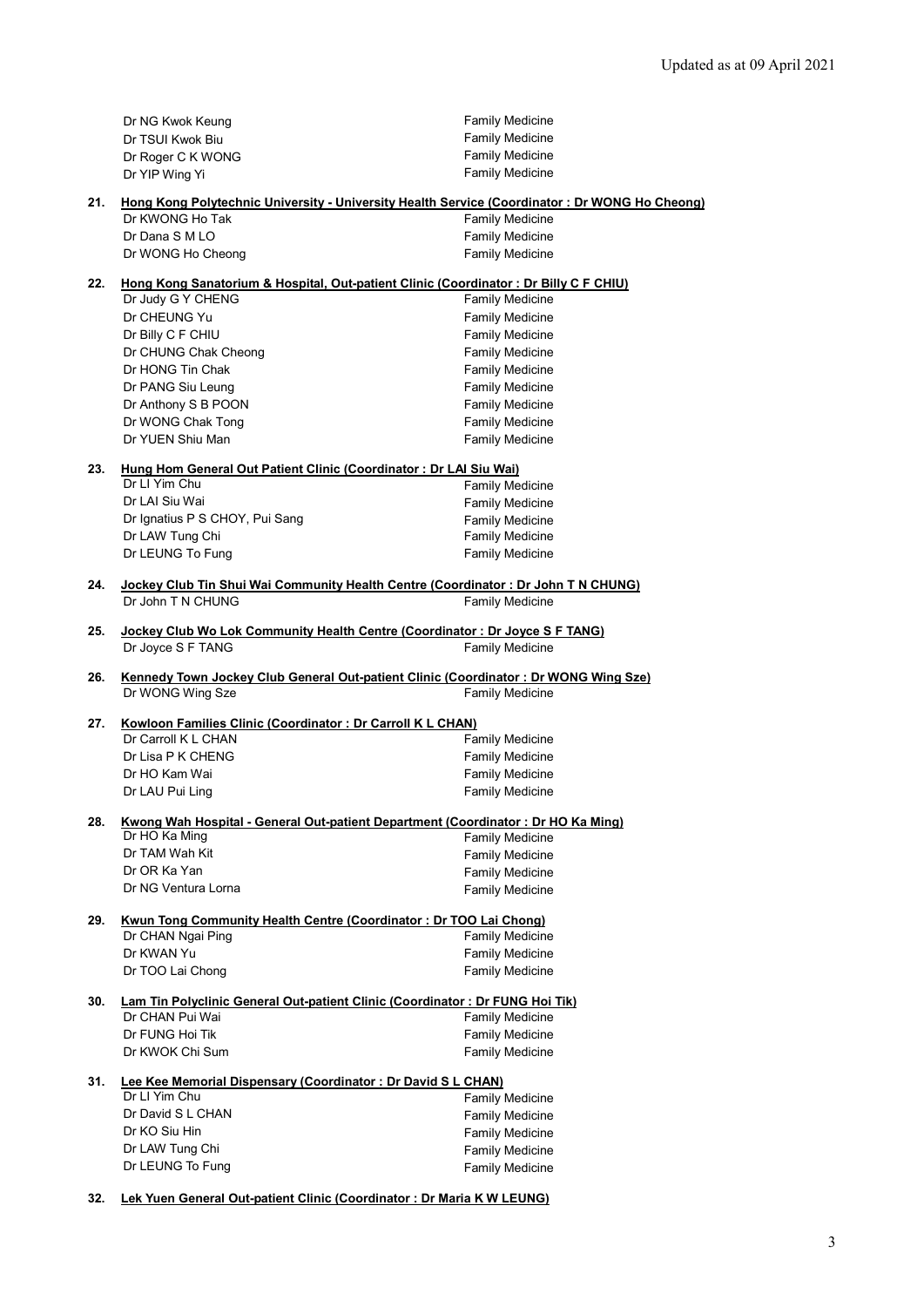|     | Dr Andy K Y CHEUNG                                                                                  | <b>Family Medicine</b> |
|-----|-----------------------------------------------------------------------------------------------------|------------------------|
|     | Dr CHOI Yue Kwan                                                                                    | <b>Family Medicine</b> |
|     | Dr FUNG Pak Kei                                                                                     | <b>Family Medicine</b> |
|     | Dr LAI Sheung Siu                                                                                   | <b>Family Medicine</b> |
|     | Prof Albert LEE                                                                                     | <b>Family Medicine</b> |
|     | Dr Maria K W LEUNG                                                                                  | <b>Family Medicine</b> |
|     | Dr LI Heung Wing                                                                                    | <b>Family Medicine</b> |
|     | Dr Peter T K NG                                                                                     | <b>Family Medicine</b> |
|     | Dr Hau Sin Ying                                                                                     | <b>Family Medicine</b> |
|     |                                                                                                     |                        |
| 33. | Li Po Chun General Out-patient Clinic (Coordinator: Dr HUI Lai Chi)                                 |                        |
|     | Dr LI Yim Chu                                                                                       | <b>Family Medicine</b> |
|     | Dr HUI Lai Chi                                                                                      | <b>Family Medicine</b> |
|     | Dr HO Ka Ming                                                                                       | <b>Family Medicine</b> |
|     | Dr NG Ventura Lorna                                                                                 | <b>Family Medicine</b> |
|     | Dr TAM Wah Kit                                                                                      | <b>Family Medicine</b> |
|     | Dr YIP Pui Chuen                                                                                    | <b>Family Medicine</b> |
| 34. | Ma On Shan Family Medicine Centre (Coordinator: Dr LEUNG Wing Kit)                                  |                        |
|     | Dr CHAN Ting Bong                                                                                   | Family Medicine        |
|     | Dr CHOW Kam Fai                                                                                     | Family Medicine        |
|     | Dr LEUNG Wing Kit                                                                                   | Family Medicine        |
|     | Dr So Fong Tat                                                                                      | <b>Family Medicine</b> |
|     |                                                                                                     |                        |
| 35. | Madam Yung Fung Shee Health Centre (Coordinator: Dr WONG Man Kin)                                   |                        |
|     | Dr CHAN Ka Ho                                                                                       | <b>Family Medicine</b> |
|     | Dr CHAN Man Li                                                                                      | <b>Family Medicine</b> |
|     | Dr CHAN Yin Hang                                                                                    | <b>Family Medicine</b> |
|     | Dr Ronald S Y CHENG                                                                                 | <b>Family Medicine</b> |
|     | Dr CHU Tsun Kit                                                                                     | <b>Family Medicine</b> |
|     | Dr HUNG Chi Bun                                                                                     | <b>Family Medicine</b> |
|     | Dr Ronald C H IP                                                                                    | <b>Family Medicine</b> |
|     | Dr KWOK Vincci                                                                                      | <b>Family Medicine</b> |
|     | Dr Wendy H Y LEE                                                                                    | <b>Family Medicine</b> |
|     | Dr LEE Kar Fai                                                                                      | <b>Family Medicine</b> |
|     | Dr LIANG Jun                                                                                        | <b>Family Medicine</b> |
|     | Dr NG Mei Po                                                                                        | <b>Family Medicine</b> |
|     | Dr NG Yeung Shing                                                                                   | <b>Family Medicine</b> |
|     | Dr SZE Chung Fai                                                                                    | <b>Family Medicine</b> |
|     | Dr TANG Kin Sze                                                                                     | <b>Family Medicine</b> |
|     | Dr Dorothy K Y TO                                                                                   | <b>Family Medicine</b> |
|     | Dr Tse Sut Yee                                                                                      | <b>Family Medicine</b> |
|     | Dr TSE Hing Choi                                                                                    | <b>Family Medicine</b> |
|     | Dr TSUI Felix                                                                                       | Family Medicine        |
|     | Dr WONG Fai Ying                                                                                    | Family Medicine        |
|     | Dr WONG Chun Fai                                                                                    | Family Medicine        |
|     | Dr WONG Man Kin                                                                                     | <b>Family Medicine</b> |
|     | Dr YIP Chun Kong                                                                                    | <b>Family Medicine</b> |
|     | Dr YIM Chi Ling                                                                                     | Family Medicine        |
|     | Dr YU Pui Hang                                                                                      | Family Medicine        |
|     |                                                                                                     |                        |
| 36. | <b>Mona Fong General Out-patient Clinic (Coordinator: Dr Matthew M H LUK)</b><br>Dr Matthew M H LUK | Family Medicine        |
|     | Dr YEUNG Sze Wai                                                                                    |                        |
|     |                                                                                                     | <b>Family Medicine</b> |
| 37. | New Territories Families Clinic (Coordinator: Dr CHAN Ka Wai)                                       |                        |
|     | Dr CHAN Ka Wai                                                                                      | <b>Family Medicine</b> |
|     | Dr Tammy K W TAM                                                                                    | <b>Family Medicine</b> |
|     |                                                                                                     |                        |
| 38. | Ngau Tau Kok Jockey Club General Out-patient Clinic (Coordinator: Dr WONG Kwai Wing)                |                        |
|     | Dr WONG Kwai Wing                                                                                   | <b>Family Medicine</b> |
|     | Dr WONG Sze Nga                                                                                     | <b>Family Medicine</b> |
|     | Dr WONG Tak Lung                                                                                    | <b>Family Medicine</b> |

**39. North Lantau Hospital Community Health Centre (Coordinator: Dr LAM Hiu Lam)**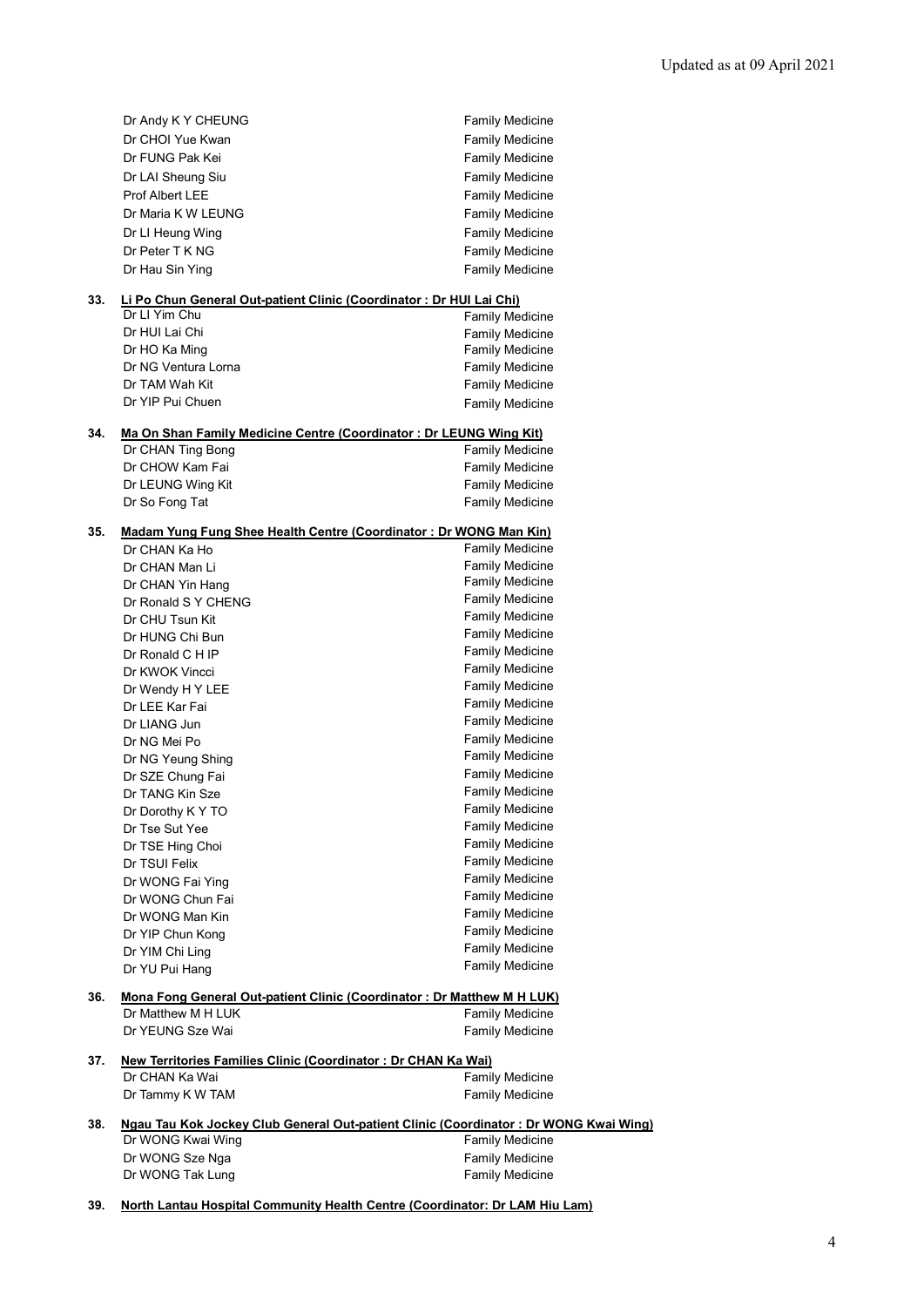| Dr Alex S Y CHOW | <b>Family Medicine</b> |
|------------------|------------------------|
| Dr LAM Hiu Lam   | <b>Family Medicine</b> |
| Dr Yiu Yuk Kwan  | <b>Family Medicine</b> |

#### **40. Our Lady of Maryknoll Hospital – Family Medicine Clinic and Hospital Authority Staff Clinic (Coordinator : Dr Vincent W S**

| <u>LI)</u>           |                        |
|----------------------|------------------------|
| Dr Vincent W S LI    | <b>Family Medicine</b> |
| Dr CHAN Mei Tak      | <b>Family Medicine</b> |
| Dr Winnie W Y CHAN   | <b>Family Medicine</b> |
| Dr Cupid P S CHENG   | <b>Family Medicine</b> |
| Dr HUI King Wai      | <b>Family Medicine</b> |
| Dr Susanna L L HUNG  | <b>Family Medicine</b> |
| Dr Catherine T M LAM | <b>Family Medicine</b> |
| Dr POON Ting Kong    | <b>Family Medicine</b> |
| Dr TAM John Hugh     | <b>Family Medicine</b> |
| Dr Timmy P H TONG    | <b>Family Medicine</b> |
| Dr HO Ka Ming        | <b>Family Medicine</b> |
| Dr Vincent W S LI    | <b>Family Medicine</b> |
| Dr CHAN Mei Tak      | <b>Family Medicine</b> |

## **41. Pok Oi Hospital - Family Medicine Specialist Clinic (Coordinator: Dr Ronald S Y CHENG)**

| <b>Family Medicine</b> |
|------------------------|
| Family Medicine        |
| <b>Family Medicine</b> |
| <b>Family Medicine</b> |
| <b>Family Medicine</b> |
| <b>Family Medicine</b> |
| Family Medicine        |
| <b>Family Medicine</b> |
| <b>Family Medicine</b> |
| <b>Family Medicine</b> |
| <b>Family Medicine</b> |
| Family Medicine        |
| <b>Family Medicine</b> |
| <b>Family Medicine</b> |
| <b>Family Medicine</b> |
| <b>Family Medicine</b> |
| <b>Family Medicine</b> |
| <b>Family Medicine</b> |
| <b>Family Medicine</b> |
| Family Medicine        |
| <b>Family Medicine</b> |
| <b>Family Medicine</b> |
| <b>Family Medicine</b> |
| <b>Family Medicine</b> |
| <b>Family Medicine</b> |
|                        |

#### **42. Practice of Dr Ip Kit Kuen (Kwai Chung and Ma On Shan Clinics) (Coordinator : Dr IP Kit Kuen)** Dr IP Kit Kuen Family Medicine

# **43. Prince of Wales Hospital - Family Medicine Clinic and Integrated & Staff Clinic (Coordinator : Dr LEE Man Kei)**

| Dr CHAN Yuen Yan   | <b>Family Medicine</b> |
|--------------------|------------------------|
| Dr CHEUK Christina | <b>Family Medicine</b> |
| Dr HO Wing Man     | <b>Family Medicine</b> |
| Dr Eric M T HUI    | <b>Family Medicine</b> |
| Dr Augustine T LAM | <b>Family Medicine</b> |
| Prof. Albert Lee   | <b>Family Medicine</b> |
| Dr LEE Man Kei     | <b>Family Medicine</b> |
| Dr LI Heung Wing   | <b>Family Medicine</b> |
| Dr Peter T K NG    | <b>Family Medicine</b> |
| Dr SO Fong Tat     | <b>Family Medicine</b> |
| Dr WONG Pak Kin    | <b>Family Medicine</b> |
| Dr Frances S K YU  | <b>Family Medicine</b> |

**44. Queen Elizabeth Hospital – Hospital Authority Staff Clinic & FM Integrated Clinic (Coordinator : Dr LAW Tung Chi)**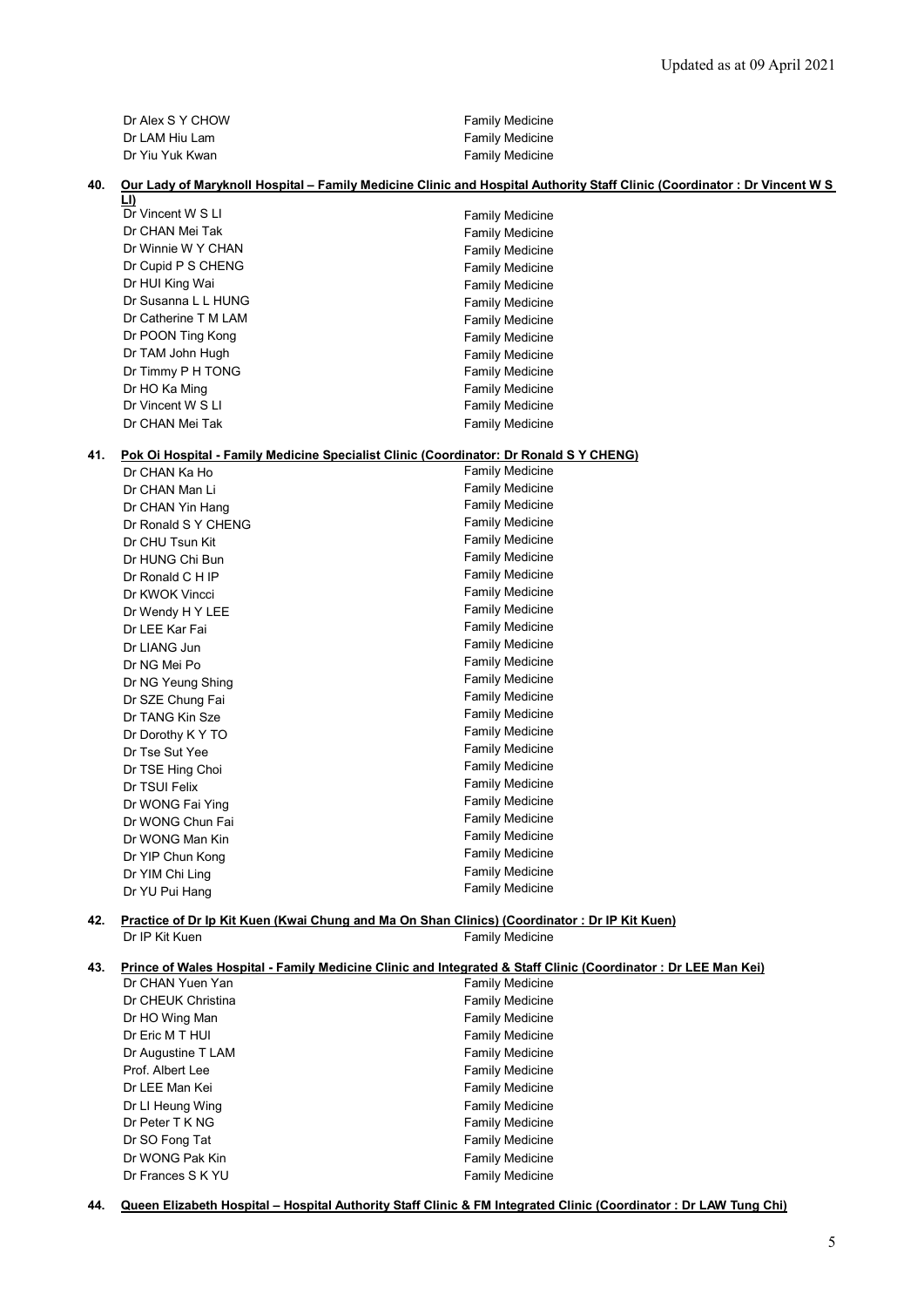|     | Dr LI Yim Chu                                                          | <b>Family Medicine</b>                                                                                                  |  |
|-----|------------------------------------------------------------------------|-------------------------------------------------------------------------------------------------------------------------|--|
|     | Dr LAW Tung Chi                                                        | <b>Family Medicine</b>                                                                                                  |  |
|     | Dr Catherine X R CHEN                                                  | <b>Family Medicine</b>                                                                                                  |  |
|     | Dr CHAN King Hong                                                      | <b>Family Medicine</b>                                                                                                  |  |
|     | Dr KO Siu Hin                                                          | <b>Family Medicine</b>                                                                                                  |  |
|     | Dr KWONG Hon Kei                                                       | <b>Family Medicine</b>                                                                                                  |  |
|     | Dr LEUNG To Fung                                                       | <b>Family Medicine</b>                                                                                                  |  |
|     | Dr MAN Fung Yi                                                         | <b>Family Medicine</b>                                                                                                  |  |
| 45. | Dr CHAN Chin Ping                                                      | <b>Queen Mary Hospital - Hospital Authority Staff Clinic (Coordinator: Dr CHAN Chin Ping)</b><br><b>Family Medicine</b> |  |
| 46. |                                                                        | Robert Black General Out-patient Clinic (Coordinator: Dr Dr POON Ting Kong)                                             |  |
|     | Dr LI Yim Chu                                                          | <b>Family Medicine</b>                                                                                                  |  |
|     | Dr POON Ting Kong                                                      | <b>Family Medicine</b>                                                                                                  |  |
|     | Dr YAU Kin Chung                                                       | <b>Family Medicine</b>                                                                                                  |  |
|     | Dr HO Ka Ming                                                          | <b>Family Medicine</b>                                                                                                  |  |
|     | Dr LIU Yin Mei                                                         | <b>Family Medicine</b>                                                                                                  |  |
| 47. |                                                                        | Ruttonjee & Tang Shiu Kin Hospital - Hospital Authority Staff Clinic & Family Medicine Training Centre (Coordinator: Dr |  |
|     | <b>Crystal P S LEUNG)</b>                                              |                                                                                                                         |  |
|     | Dr Crystal P S LEUNG                                                   | <b>Family Medicine</b>                                                                                                  |  |
|     | Dr LEUNG Wing Mun                                                      | <b>Family Medicine</b>                                                                                                  |  |
|     | Dr Michelle M Y WONG                                                   | <b>Family Medicine</b>                                                                                                  |  |
|     | Dr Marcus M S WONG                                                     | <b>Family Medicine</b>                                                                                                  |  |
| 48. | Sai Wan Ho General Out-patient Clinic (Coordinator: Dr LEUNG Wing Mun) |                                                                                                                         |  |
|     | Dr CHENG Kit Wing                                                      | <b>Family Medicine</b>                                                                                                  |  |
|     | Dr LEUNG Ka Fai                                                        | <b>Family Medicine</b>                                                                                                  |  |
|     | Dr LI Hei Lim                                                          | <b>Family Medicine</b>                                                                                                  |  |
|     | Dr Marcus M S WONG                                                     | <b>Family Medicine</b>                                                                                                  |  |
|     | Dr YEUNG Wai Man                                                       | <b>Family Medicine</b>                                                                                                  |  |
| 49. |                                                                        | Sai Ying Pun Jockey Club General Out-patient Clinic & Family Medicine Specialist Clinic (Coordinator: Dr CHAU Kai       |  |
|     | Man)<br>Dr KO Wai Kit                                                  | <b>Family Medicine</b>                                                                                                  |  |
|     | Dr Wendy W S TSUI                                                      | <b>Family Medicine</b>                                                                                                  |  |
|     | Dr KWONG Siu Kei                                                       | <b>Family Medicine</b>                                                                                                  |  |
|     | Dr WANG Hua Li                                                         | <b>Family Medicine</b>                                                                                                  |  |
|     | Dr CHAU Kai Man                                                        | <b>Family Medicine</b>                                                                                                  |  |
|     | Dr Catherine S W NG                                                    | <b>Family Medicine</b>                                                                                                  |  |
|     | Dr NGAI Ka Ho                                                          | <b>Family Medicine</b>                                                                                                  |  |
|     | Dr CHAN Chin Ping                                                      | <b>Family Medicine</b>                                                                                                  |  |
|     | Dr David C S CHENG                                                     | <b>Family Medicine</b>                                                                                                  |  |
|     | Dr LEE Ling Hin                                                        | <b>Family Medicine</b>                                                                                                  |  |
|     | Dr LUK Kam Hung                                                        | <b>Family Medicine</b>                                                                                                  |  |
|     | Dr CHEUNG Man Ha                                                       | <b>Family Medicine</b>                                                                                                  |  |
|     | Dr Stephen C W CHOU                                                    | <b>Family Medicine</b>                                                                                                  |  |
|     | Dr LAI Sum Yin                                                         | <b>Family Medicine</b>                                                                                                  |  |
|     | Dr Leopard P PONG                                                      | <b>Family Medicine</b>                                                                                                  |  |
|     | Dr TAM Yick Sin                                                        | <b>Family Medicine</b>                                                                                                  |  |
| 50. |                                                                        | Shau Kei Wan Jockey Club General Out-patient Clinic (Coordinator: Dr Wendy W Y KWAN)                                    |  |
|     | Dr Wendy W Y KWAN                                                      | <b>Family Medicine</b>                                                                                                  |  |
|     | Dr LEUNG Wing Mun                                                      | <b>Family Medicine</b>                                                                                                  |  |
| 51. |                                                                        | Shun Tak Fraternal Association Leung Kau Kui General Out-patient Clinic (Coordinator: Dr Ignatius P S CHOY)             |  |
|     | Dr LI Yim Chu                                                          | <b>Family Medicine</b>                                                                                                  |  |
|     | Dr Ignatius P S CHOY                                                   | <b>Family Medicine</b>                                                                                                  |  |
|     | Dr LEUNG To Fung                                                       | <b>Family Medicine</b>                                                                                                  |  |
|     | Dr Clarence C M CHOI                                                   | <b>Family Medicine</b>                                                                                                  |  |
|     | Dr LAI Siu Wai                                                         | <b>Family Medicine</b>                                                                                                  |  |
|     | Dr WONG Kwai Sheung                                                    | <b>Family Medicine</b>                                                                                                  |  |
| 52. |                                                                        | Tin Shui Wai (Tin Yip Road) Community Health Centre (Coordinator: Dr CHAN Yin Hang)                                     |  |
|     |                                                                        |                                                                                                                         |  |

Dr CHAN Ka Ho **Family Medicine**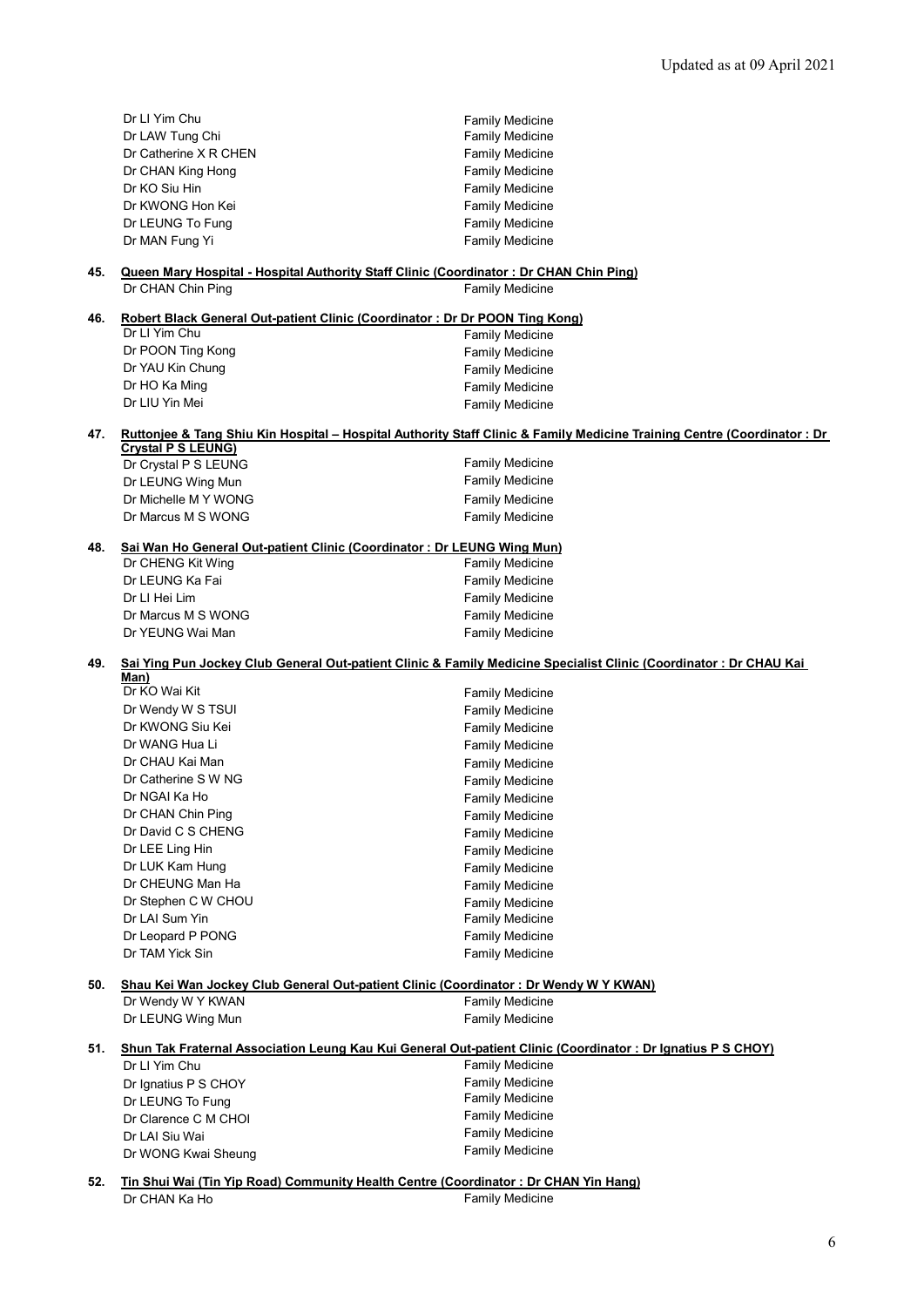| Dr CHAN Man Li      | <b>Family Medicine</b> |
|---------------------|------------------------|
| Dr CHAN Yin Hang    | <b>Family Medicine</b> |
| Dr Ronald S Y CHENG | <b>Family Medicine</b> |
| Dr CHU Tsun Kit     | <b>Family Medicine</b> |
| Dr HUNG Chi Bun     | <b>Family Medicine</b> |
| Dr Ronald C H IP    | <b>Family Medicine</b> |
| Dr KWOK Vincci      | <b>Family Medicine</b> |
| Dr Wendy H Y LEE    | <b>Family Medicine</b> |
| Dr LEE Kar Fai      | <b>Family Medicine</b> |
| Dr LIANG Jun        | <b>Family Medicine</b> |
| Dr NG Mei Po        | <b>Family Medicine</b> |
| Dr NG Yeung Shing   | <b>Family Medicine</b> |
| Dr SZE Chung Fai    | <b>Family Medicine</b> |
| Dr TANG Kin Sze     | <b>Family Medicine</b> |
| Dr Dorothy K Y TO   | <b>Family Medicine</b> |
| Dr Tse Sut Yee      | <b>Family Medicine</b> |
| Dr TSE Hing Choi    | <b>Family Medicine</b> |
| Dr TSUI Felix       | <b>Family Medicine</b> |
| Dr WONG Fai Ying    | <b>Family Medicine</b> |
| Dr WONG Chun Fai    | <b>Family Medicine</b> |
| Dr WONG Man Kin     | <b>Family Medicine</b> |
| Dr YIP Chun Kong    | <b>Family Medicine</b> |
| Dr YIM Chi Ling     | <b>Family Medicine</b> |
| Dr YU Pui Hang      | <b>Family Medicine</b> |
|                     |                        |

## **53. Tin Shui Wai Health Centre (Tin Shui Road) (Coordinator: Dr HUNG Chi Bun)**

| Dr CHAN Ka Ho       | Family Medicine        |
|---------------------|------------------------|
| Dr CHAN Man Li      | <b>Family Medicine</b> |
| Dr CHAN Yin Hang    | <b>Family Medicine</b> |
| Dr Ronald S Y CHENG | <b>Family Medicine</b> |
| Dr CHU Tsun Kit     | <b>Family Medicine</b> |
| Dr HUNG Chi Bun     | <b>Family Medicine</b> |
| Dr Ronald C H IP    | <b>Family Medicine</b> |
| Dr KWOK Vincci      | <b>Family Medicine</b> |
| Dr Wendy H Y LEE    | <b>Family Medicine</b> |
| Dr LEE Kar Fai      | <b>Family Medicine</b> |
| Dr LIANG Jun        | <b>Family Medicine</b> |
| Dr NG Mei Po        | <b>Family Medicine</b> |
| Dr NG Yeung Shing   | <b>Family Medicine</b> |
| Dr SZE Chung Fai    | <b>Family Medicine</b> |
| Dr TANG Kin Sze     | <b>Family Medicine</b> |
| Dr Dorothy K Y TO   | <b>Family Medicine</b> |
| Dr Tse Sut Yee      | Family Medicine        |
| Dr TSE Hing Choi    | Family Medicine        |
| Dr TSUI Felix       | <b>Family Medicine</b> |
| Dr WONG Fai Ying    | <b>Family Medicine</b> |
| Dr WONG Chun Fai    | <b>Family Medicine</b> |
| Dr WONG Man Kin     | <b>Family Medicine</b> |
| Dr YIP Chun Kong    | <b>Family Medicine</b> |
| Dr YIM Chi Ling     | <b>Family Medicine</b> |
| Dr YU Pui Hang      | <b>Family Medicine</b> |

### **54. Tin Shui Wai Hospital Family Medicine Specialist Out-patient Clinic (Coordinator: Dr CHAN Man Li)**

| Dr CHAN Ka Ho       | <b>Family Medicine</b> |
|---------------------|------------------------|
| Dr CHAN Man Li      | <b>Family Medicine</b> |
| Dr CHAN Yin Hang    | <b>Family Medicine</b> |
| Dr Ronald S Y CHENG | <b>Family Medicine</b> |
| Dr CHU Tsun Kit     | <b>Family Medicine</b> |
| Dr HUNG Chi Bun     | <b>Family Medicine</b> |
| Dr Ronald C H IP    | <b>Family Medicine</b> |
| Dr KWOK Vincci      | <b>Family Medicine</b> |
| Dr Wendy H Y LEE    | <b>Family Medicine</b> |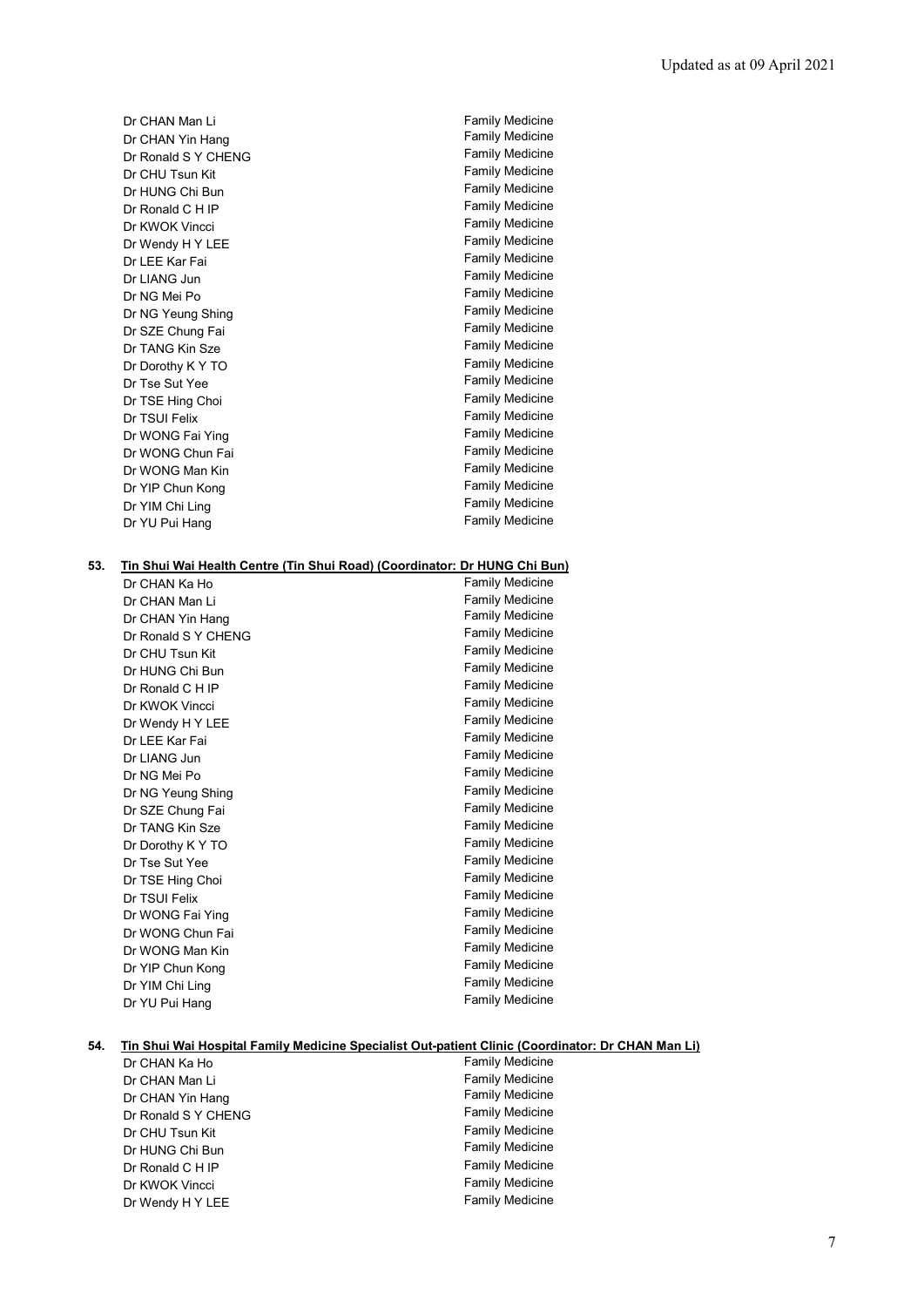|     | Dr LEE Kar Fai                                                                                             | <b>Family Medicine</b>                                                                                                   |
|-----|------------------------------------------------------------------------------------------------------------|--------------------------------------------------------------------------------------------------------------------------|
|     | Dr LIANG Jun                                                                                               | <b>Family Medicine</b>                                                                                                   |
|     | Dr NG Mei Po                                                                                               | Family Medicine                                                                                                          |
|     | Dr NG Yeung Shing                                                                                          | <b>Family Medicine</b>                                                                                                   |
|     | Dr SZE Chung Fai                                                                                           | <b>Family Medicine</b>                                                                                                   |
|     | Dr TANG Kin Sze                                                                                            | <b>Family Medicine</b>                                                                                                   |
|     | Dr Dorothy K Y TO                                                                                          | <b>Family Medicine</b>                                                                                                   |
|     | Dr Tse Sut Yee                                                                                             | <b>Family Medicine</b>                                                                                                   |
|     | Dr TSE Hing Choi                                                                                           | <b>Family Medicine</b>                                                                                                   |
|     | Dr TSUI Felix                                                                                              | <b>Family Medicine</b>                                                                                                   |
|     | Dr WONG Fai Ying                                                                                           | <b>Family Medicine</b>                                                                                                   |
|     | Dr WONG Chun Fai                                                                                           | <b>Family Medicine</b>                                                                                                   |
|     | Dr WONG Man Kin                                                                                            | <b>Family Medicine</b>                                                                                                   |
|     | Dr YIP Chun Kong                                                                                           | <b>Family Medicine</b>                                                                                                   |
|     | Dr YIM Chi Ling                                                                                            | <b>Family Medicine</b>                                                                                                   |
|     | Dr YU Pui Hang                                                                                             | <b>Family Medicine</b>                                                                                                   |
|     |                                                                                                            |                                                                                                                          |
| 55. | Tseung Kwan O Jockey Club General Out-patient Clinic (Coordinator: Dr Loretta K P LAI)<br>Dr CHAN Pang Fai | <b>Family Medicine</b>                                                                                                   |
|     | Dr CHOW Kai Lim                                                                                            | <b>Family Medicine</b>                                                                                                   |
|     | Dr Loretta K P LAI                                                                                         | <b>Family Medicine</b>                                                                                                   |
|     | Dr TSANG Ming Lam                                                                                          | <b>Family Medicine</b>                                                                                                   |
|     |                                                                                                            |                                                                                                                          |
| 56. | Tsing Yi Town General Out-patient Clinic (Coordinator: Dr NG Ming Shing)<br>Dr IP Yan Yan                  |                                                                                                                          |
|     | Dr LEE Kit Yan                                                                                             | <b>Family Medicine</b>                                                                                                   |
|     | Dr LUK Wan                                                                                                 | <b>Family Medicine</b>                                                                                                   |
|     |                                                                                                            | <b>Family Medicine</b>                                                                                                   |
|     | Dr NG Ming Shing<br>Dr TAM Ho Shan                                                                         | <b>Family Medicine</b>                                                                                                   |
|     |                                                                                                            | <b>Family Medicine</b>                                                                                                   |
| 57. |                                                                                                            | Tuen Mun Hospital – Family Medicine Specialist Clinic & Hospital Authority Staff Clinic (Coordinator: Dr NG Yeung Shing) |
|     | Dr CHAN Ka Ho                                                                                              | <b>Family Medicine</b>                                                                                                   |
|     | Dr CHAN Man Li                                                                                             | <b>Family Medicine</b>                                                                                                   |
|     | Dr CHAN Yin Hang                                                                                           | <b>Family Medicine</b>                                                                                                   |
|     | Dr Ronald S Y CHENG                                                                                        | <b>Family Medicine</b>                                                                                                   |
|     | Dr CHU Tsun Kit                                                                                            | <b>Family Medicine</b>                                                                                                   |
|     | Dr HUNG Chi Bun                                                                                            | <b>Family Medicine</b>                                                                                                   |
|     | Dr Ronald C H IP                                                                                           | <b>Family Medicine</b>                                                                                                   |
|     | Dr KWOK Vincci                                                                                             | <b>Family Medicine</b>                                                                                                   |
|     | Dr Wendy H Y LEE                                                                                           | <b>Family Medicine</b>                                                                                                   |
|     | Dr LEE Kar Fai                                                                                             | <b>Family Medicine</b>                                                                                                   |
|     | Dr LIANG Jun                                                                                               | <b>Family Medicine</b>                                                                                                   |
|     | Dr NG Mei Po                                                                                               | <b>Family Medicine</b>                                                                                                   |
|     | Dr NG Yeung Shing                                                                                          | <b>Family Medicine</b>                                                                                                   |
|     | Dr SZE Chung Fai                                                                                           | <b>Family Medicine</b>                                                                                                   |
|     | Dr TANG Kin Sze                                                                                            | <b>Family Medicine</b>                                                                                                   |
|     | Dr Dorothy K Y TO                                                                                          | <b>Family Medicine</b>                                                                                                   |
|     | Dr Tse Sut Yee                                                                                             | <b>Family Medicine</b>                                                                                                   |
|     | Dr TSE Hing Choi                                                                                           | <b>Family Medicine</b>                                                                                                   |
|     | Dr TSUI Felix                                                                                              | <b>Family Medicine</b>                                                                                                   |
|     | Dr WONG Fai Ying                                                                                           | <b>Family Medicine</b>                                                                                                   |
|     | Dr WONG Chun Fai                                                                                           | <b>Family Medicine</b>                                                                                                   |
|     | Dr WONG Man Kin                                                                                            | <b>Family Medicine</b>                                                                                                   |
|     | Dr YIP Chun Kong                                                                                           | <b>Family Medicine</b>                                                                                                   |
|     | Dr YIM Chi Ling                                                                                            | <b>Family Medicine</b>                                                                                                   |
|     | Dr YU Pui Hang                                                                                             | <b>Family Medicine</b>                                                                                                   |

# **58. Tuen Mun Mental Health Centre (Coordinator : Dr CHENG Chi Wai)**

| Dr CHAN Cheong Fai | Psychiatry |
|--------------------|------------|
| Dr CHAN Kai Tai    | Psychiatry |
| Dr CHENG Chi Wai   | Psychiatry |
| Dr CHIANG Tin Po   | Psychiatry |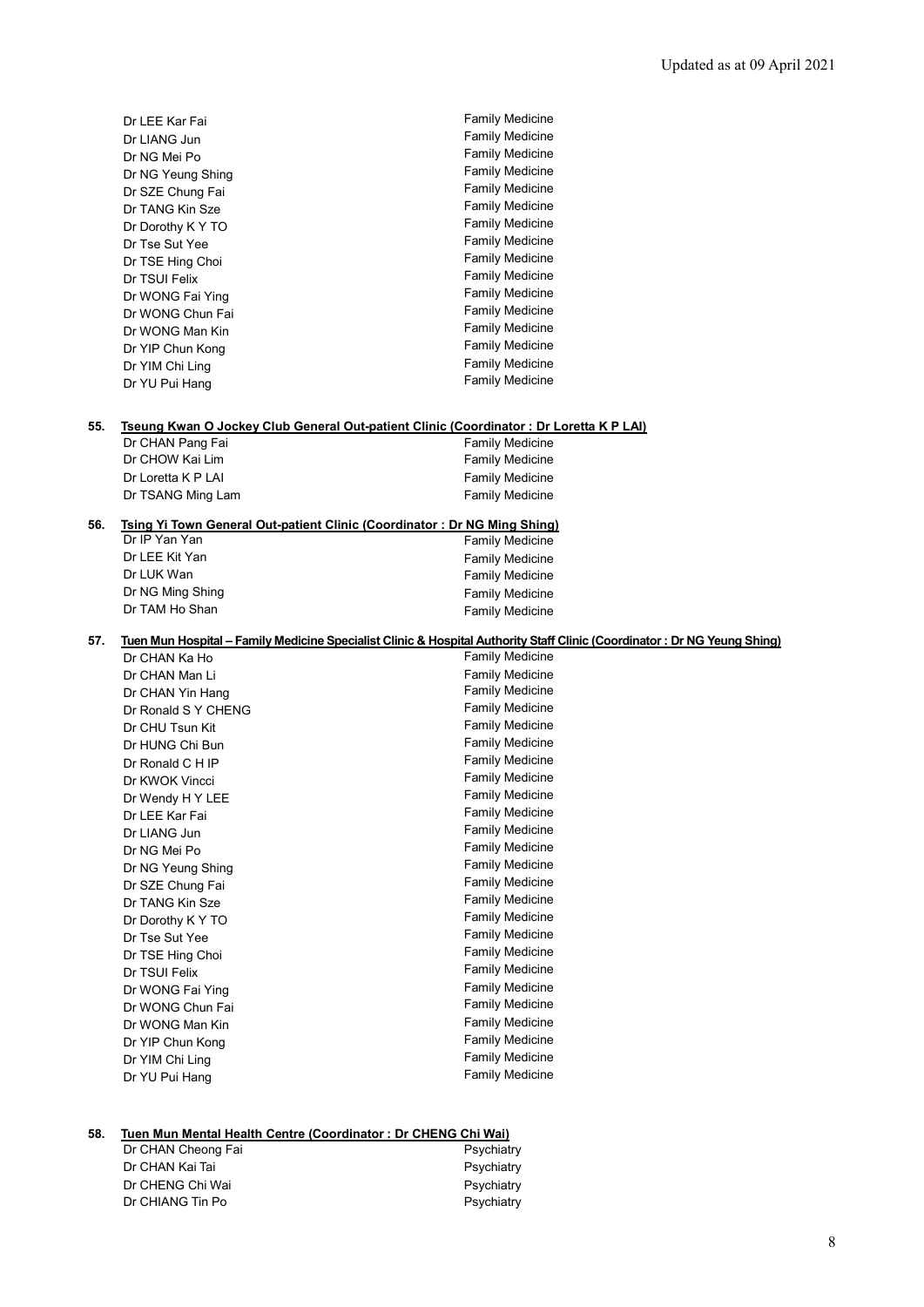|     | Dr Gloria M Y CHOW                                                                                    | Psychiatry                                                                                                                 |  |  |
|-----|-------------------------------------------------------------------------------------------------------|----------------------------------------------------------------------------------------------------------------------------|--|--|
|     | Dr Paulina P L CHOW                                                                                   | Psychiatry                                                                                                                 |  |  |
|     | Dr CHOW Suet Yan                                                                                      | Psychiatry                                                                                                                 |  |  |
|     | Dr Rommel C H HUNG                                                                                    | Psychiatry                                                                                                                 |  |  |
|     |                                                                                                       |                                                                                                                            |  |  |
|     | Dr LAM Ming                                                                                           | Psychiatry                                                                                                                 |  |  |
|     | Dr Jenny P H LAM                                                                                      | Psychiatry                                                                                                                 |  |  |
|     | Dr Jessica P Y LAM                                                                                    | Psychiatry                                                                                                                 |  |  |
|     | Dr LAM Siu Man                                                                                        | Psychiatry                                                                                                                 |  |  |
|     | Dr LI Siu Wah                                                                                         | Psychiatry                                                                                                                 |  |  |
|     | Dr LUI Sai Yu                                                                                         | Psychiatry                                                                                                                 |  |  |
|     | Dr LUI Sing Heung                                                                                     | Psychiatry                                                                                                                 |  |  |
|     | Dr Bonnie W M SIU                                                                                     | Psychiatry                                                                                                                 |  |  |
|     | Dr TSO Steve                                                                                          | Psychiatry                                                                                                                 |  |  |
|     |                                                                                                       | Psychiatry                                                                                                                 |  |  |
|     | Dr TSUI Chi Fong                                                                                      |                                                                                                                            |  |  |
|     | Dr Jessica O Y WONG                                                                                   | Psychiatry                                                                                                                 |  |  |
| 59. | Tung Wah Hospital General Out-patient Clinic (Coordinator: Dr LEE Ling Hin)                           |                                                                                                                            |  |  |
|     | Dr LEE Ling Hin                                                                                       | <b>Family Medicine</b>                                                                                                     |  |  |
|     |                                                                                                       |                                                                                                                            |  |  |
| 60. |                                                                                                       | United Christian Hospital - Hospital Authority Staff Clinic & Family Medicine Specialist Clinic (Coordinator: Dr David V K |  |  |
|     | CHAO)                                                                                                 |                                                                                                                            |  |  |
|     | Dr David V K CHAO                                                                                     | <b>Family Medicine</b>                                                                                                     |  |  |
|     | Dr WONG Tseng Kwong                                                                                   | <b>Family Medicine</b>                                                                                                     |  |  |
|     | Dr YAU Lai Mo                                                                                         | <b>Family Medicine</b>                                                                                                     |  |  |
|     |                                                                                                       |                                                                                                                            |  |  |
| 61. |                                                                                                       | United Christian Hospital – Department of Medicine & Geriatircs, Palliative Care Unit (Coordinator: Dr LAM Po Tin)         |  |  |
|     | Dr LAM Po Tin                                                                                         | <b>Internal Medicine</b>                                                                                                   |  |  |
|     |                                                                                                       |                                                                                                                            |  |  |
| 62. |                                                                                                       | University of Hong Kong - Department of Family Medicine and Primary Care / Ap Lei Chau General Out-patient Clinic          |  |  |
|     | (Coordinator: Prof Cindy L K LAM)                                                                     |                                                                                                                            |  |  |
|     | Prof Cindy L K LAM                                                                                    | <b>Family Medicine</b>                                                                                                     |  |  |
|     | Prof LAM Tai Pong                                                                                     | <b>Family Medicine</b>                                                                                                     |  |  |
|     | Dr William C W WONG                                                                                   | Family Medicine                                                                                                            |  |  |
|     | Dr Esther Y T YU                                                                                      | <b>Family Medicine</b>                                                                                                     |  |  |
|     | Dr Emily TY TSE                                                                                       | <b>Family Medicine</b>                                                                                                     |  |  |
|     | Dr SIN Ming Chuen                                                                                     | <b>Family Medicine</b>                                                                                                     |  |  |
|     |                                                                                                       | <b>Family Medicine</b>                                                                                                     |  |  |
|     | Dr HO Wang Fung                                                                                       |                                                                                                                            |  |  |
| 63. | University of Hong Kong - University Health Service (Coordinator: Dr CHEUNG Man Kuen)                 |                                                                                                                            |  |  |
|     | Dr CHEUNG Man Kuen                                                                                    | Family Medicine                                                                                                            |  |  |
|     | Dr Paul W K CHEUNG                                                                                    | <b>Family Medicine</b>                                                                                                     |  |  |
|     |                                                                                                       |                                                                                                                            |  |  |
|     | Dr Silvia S M HON KAM                                                                                 | Family Medicine                                                                                                            |  |  |
| 64. | Violet Peel General Out-patient Clinic (Coordinator: Dr LEUNG Wing Mun)                               |                                                                                                                            |  |  |
|     | Dr Crystal P S LEUNG                                                                                  | <b>Family Medicine</b>                                                                                                     |  |  |
|     |                                                                                                       | <b>Family Medicine</b>                                                                                                     |  |  |
|     | Dr LEUNG Wing Mun                                                                                     |                                                                                                                            |  |  |
|     | Dr LUI How Mui                                                                                        | <b>Family Medicine</b>                                                                                                     |  |  |
|     | Dr SIU Lok Man                                                                                        | <b>Family Medicine</b>                                                                                                     |  |  |
|     | Dr Marcus M S WONG                                                                                    | <b>Family Medicine</b>                                                                                                     |  |  |
|     | Dr WU Kwok Keung                                                                                      | Family Medicine                                                                                                            |  |  |
|     |                                                                                                       |                                                                                                                            |  |  |
| 65. | Wan Tsui General Out-patient Clinic (Coordinator: Dr Virginia L C WONG)                               |                                                                                                                            |  |  |
|     | Dr Irene S Y LAI                                                                                      | Family Medicine                                                                                                            |  |  |
|     | Dr Virginia L C WONG                                                                                  | Family Medicine                                                                                                            |  |  |
|     |                                                                                                       |                                                                                                                            |  |  |
| 66. | Wang Tau Hom Jockey Club General Out-Patient Clinic (Coordinator: Dr Hui King Wai)<br>Dr HUI King Wai |                                                                                                                            |  |  |
|     |                                                                                                       | <b>Family Medicine</b>                                                                                                     |  |  |
|     | Dr CHAN Mei Tak                                                                                       | <b>Family Medicine</b>                                                                                                     |  |  |
|     | Dr HO Ka Ming                                                                                         | <b>Family Medicine</b>                                                                                                     |  |  |
|     |                                                                                                       |                                                                                                                            |  |  |
| 67. | <u> West Kowloon General Out-patient Clinic (Coordinator: Dr CHEUNG Kwok Leung)</u>                   |                                                                                                                            |  |  |
|     | Dr CHAN Chi Wai                                                                                       | <b>Family Medicine</b>                                                                                                     |  |  |
|     | Dr CHEUNG Kwok Leung                                                                                  | <b>Family Medicine</b>                                                                                                     |  |  |
|     | Dr CHEUNG Wing Wo                                                                                     | <b>Family Medicine</b>                                                                                                     |  |  |
|     | Dr LEE Wing Yi                                                                                        | <b>Family Medicine</b>                                                                                                     |  |  |
|     | Dr Mariana C K SHUEN                                                                                  | Family Medicine                                                                                                            |  |  |
|     | Dr SY Wing Man                                                                                        | <b>Family Medicine</b>                                                                                                     |  |  |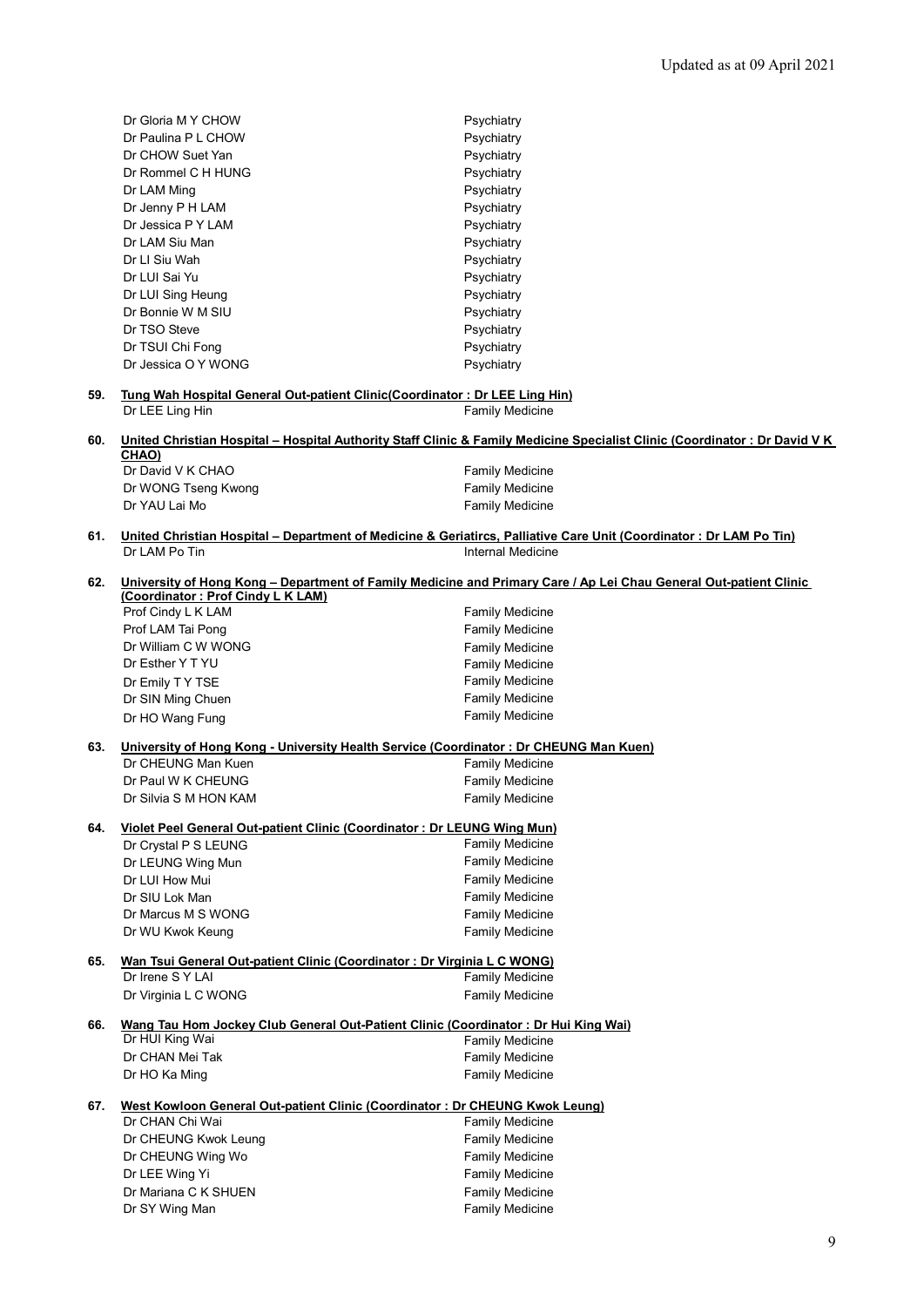| 68. | Wong Siu Ching Family Medicine Centre (Coordinator: Dr Li Heung Wing)<br>Dr CHAN Lit Ping                              | <b>Family Medicine</b> |  |
|-----|------------------------------------------------------------------------------------------------------------------------|------------------------|--|
|     | Dr CHEUNG Hard King                                                                                                    | <b>Family Medicine</b> |  |
|     | Dr Eric M T HUI                                                                                                        | <b>Family Medicine</b> |  |
|     | Dr LAU Chi Hung                                                                                                        |                        |  |
|     |                                                                                                                        | <b>Family Medicine</b> |  |
|     | Dr LEE Chik Pui                                                                                                        | <b>Family Medicine</b> |  |
|     | Dr LI Heung Wing                                                                                                       | <b>Family Medicine</b> |  |
|     | Dr WONG Kwok Hoi                                                                                                       | Family Medicine        |  |
| 69. | Wu Hong General Out-patient Clinic (Coordinator: Dr YIM Chi Llng)                                                      |                        |  |
|     | Dr CHAN Ka Ho                                                                                                          | <b>Family Medicine</b> |  |
|     | Dr CHAN Man Li                                                                                                         | <b>Family Medicine</b> |  |
|     | Dr CHAN Yin Hang                                                                                                       | <b>Family Medicine</b> |  |
|     | Dr Ronald S Y CHENG                                                                                                    | <b>Family Medicine</b> |  |
|     | Dr CHU Tsun Kit                                                                                                        | Family Medicine        |  |
|     | Dr HUNG Chi Bun                                                                                                        | <b>Family Medicine</b> |  |
|     | Dr Ronald C H IP                                                                                                       | <b>Family Medicine</b> |  |
|     | Dr Wendy H Y LEE                                                                                                       | <b>Family Medicine</b> |  |
|     | Dr LEE Kar Fai                                                                                                         | <b>Family Medicine</b> |  |
|     | Dr LIANG Jun                                                                                                           | <b>Family Medicine</b> |  |
|     | Dr NG Mei Po                                                                                                           | <b>Family Medicine</b> |  |
|     | Dr NG Yeung Shing                                                                                                      | <b>Family Medicine</b> |  |
|     | Dr SZE Chung Fai                                                                                                       | <b>Family Medicine</b> |  |
|     | Dr TANG Kin Sze                                                                                                        | <b>Family Medicine</b> |  |
|     | Dr Dorothy K Y TO                                                                                                      | <b>Family Medicine</b> |  |
|     | Dr Tse Sut Yee                                                                                                         | <b>Family Medicine</b> |  |
|     | Dr TSE Hing Choi                                                                                                       | <b>Family Medicine</b> |  |
|     | Dr TSUI Felix                                                                                                          | <b>Family Medicine</b> |  |
|     | Dr WONG Fai Ying                                                                                                       | <b>Family Medicine</b> |  |
|     | Dr WONG Chun Fai                                                                                                       | <b>Family Medicine</b> |  |
|     |                                                                                                                        | <b>Family Medicine</b> |  |
|     | Dr WONG Man Kin                                                                                                        | <b>Family Medicine</b> |  |
|     | Dr YIM Chi Ling                                                                                                        | <b>Family Medicine</b> |  |
|     | Dr YU Pui Hang                                                                                                         |                        |  |
| 70. | Wu York Yu General Out-patient Clinic (Coordinator : Dr Dr Susanna L LHUNG)<br>Dr LI Yim Chu<br><b>Family Medicine</b> |                        |  |
|     | Dr Susanna L LHUNG                                                                                                     | <b>Family Medicine</b> |  |
|     | Dr HO Ka Ming                                                                                                          | <b>Family Medicine</b> |  |
|     | Dr CHAN Mei Tak                                                                                                        | <b>Family Medicine</b> |  |
|     |                                                                                                                        |                        |  |
| 71. | Yan Chai Hospital - General Practice Clinic (Coordinator: Dr YIU Ming Pong)                                            |                        |  |
|     | Dr CHAN Chi Wai                                                                                                        | <b>Family Medicine</b> |  |
|     | Dr Thomas Y L CHAN                                                                                                     | Family Medicine        |  |
|     | Dr CHEUNG Mei Yee                                                                                                      | <b>Family Medicine</b> |  |
|     | Dr LEE Kit Yan                                                                                                         | <b>Family Medicine</b> |  |
|     | Dr Luk Wan                                                                                                             | <b>Family Medicine</b> |  |
|     | Dr NG Ming Shing                                                                                                       | <b>Family Medicine</b> |  |
|     | Dr Janet C Y TAM                                                                                                       | <b>Family Medicine</b> |  |
|     | Dr YIU Ming Pong                                                                                                       | <b>Family Medicine</b> |  |
|     | Dr YIU Yuk Kwan                                                                                                        | <b>Family Medicine</b> |  |
| 72. | Yan Oi General Out-patient Clinic (Coordinator: Dr CHU Tsun Kit)                                                       |                        |  |
|     | Dr CHAN Ka Ho                                                                                                          | <b>Family Medicine</b> |  |
|     | Dr CHAN Man Li                                                                                                         | <b>Family Medicine</b> |  |
|     | Dr CHAN Yin Hang                                                                                                       | <b>Family Medicine</b> |  |
|     | Dr Ronald S Y CHENG                                                                                                    | <b>Family Medicine</b> |  |
|     | Dr CHU Tsun Kit                                                                                                        | <b>Family Medicine</b> |  |
|     | Dr HUNG Chi Bun                                                                                                        | <b>Family Medicine</b> |  |
|     | Dr Ronald C H IP                                                                                                       | <b>Family Medicine</b> |  |
|     | Dr KWOK Vincci                                                                                                         | <b>Family Medicine</b> |  |
|     | Dr Wendy H Y LEE                                                                                                       | <b>Family Medicine</b> |  |
|     |                                                                                                                        | <b>Family Medicine</b> |  |
|     | Dr LEE Kar Fai                                                                                                         | <b>Family Medicine</b> |  |
|     | Dr LIANG Jun                                                                                                           | <b>Family Medicine</b> |  |
|     | Dr NG Mei Po                                                                                                           |                        |  |